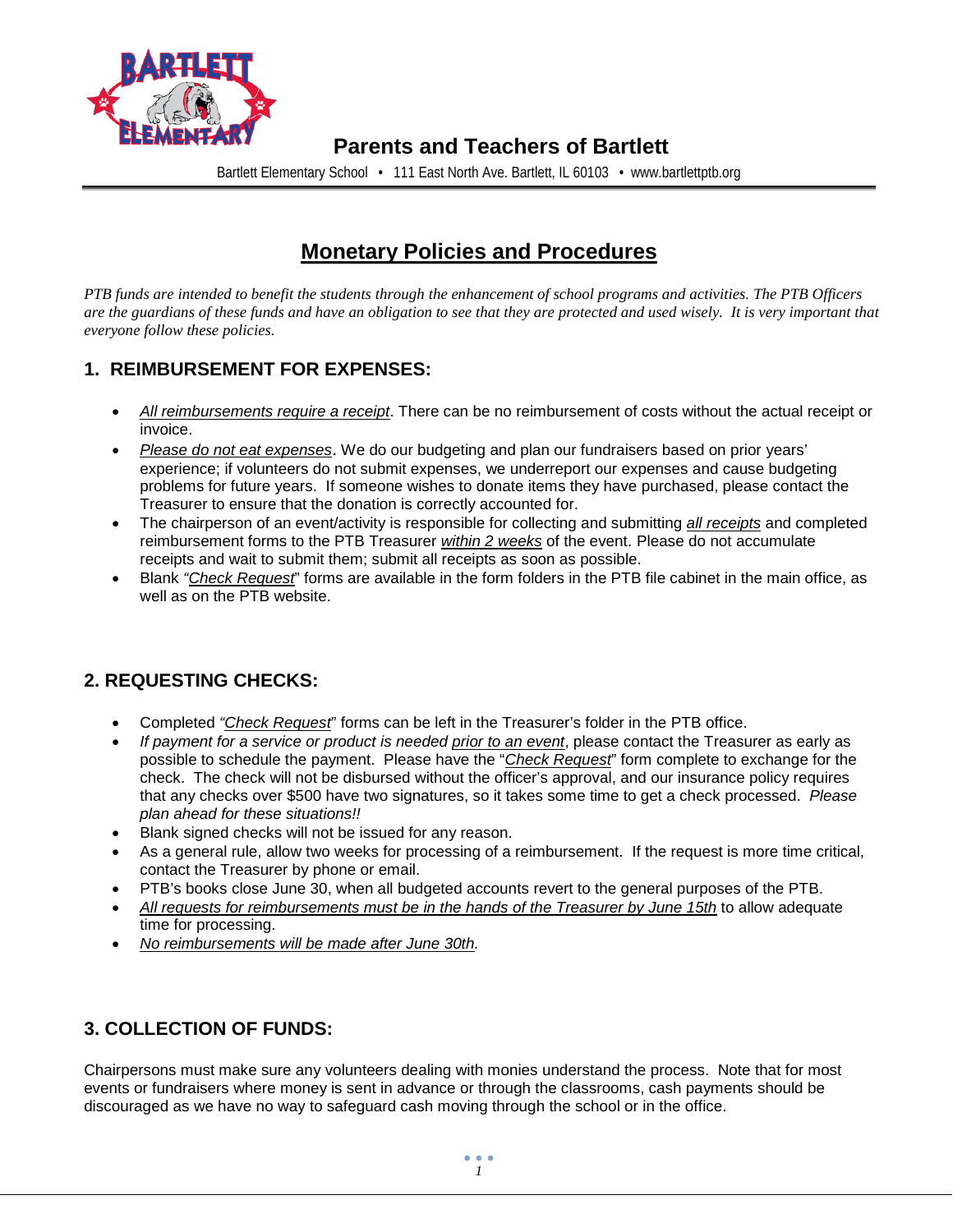#### **For Large Events (Fun Fair, ICS, Silent Auction):**

- o Cash Box requests must be given to the Treasurer at least 5 days before an event. The form is on the website or in the PTB file cabinet in the office.
- o The Treasurer will give you the cash boxes the day of the event. *Never leave the money alone.*
- o All funds received must *be counted by two people*, at the end of the event, at the school.
- o Please separate currency by denomination, and fill in amounts on the *"Cash In Statement"* form.
- o Please log number of checks and total value on the *"Cash In Statement"* form. **Remove any staples from the checks**. They will jam the bank's bill counter machines.
- o The *"Cash In Statement"* form must be signed by both counters. Seal the funds/form in an envelope or bank bag.
- o The deposit must be left in the school safe for the Treasurer. Please call or email the Treasurer to notify him/her that the deposit is in the safe.
- o Blank copies of the "*Cash In Statement*" and *"Check Request"* forms are in the PTB file cabinet in the main office and on the PTB website.

#### **For Fundraisers/Product Sales (Cookie Dough Sale, Yearbook, Walkathon):**

- o Money should be collected and counted weekly. Do not "hold" the cash/checks until the end of the sale.
- $\circ$  It is important to get checks to the Treasurer quickly so that if any checks are returned, we have enough time to recover funds before distribution of merchandise or before an event has been held.
- o The "*Cash In Statement*" form must be completed and itemized cash vs. checks. **Remove any staples from the checks.**
- o A log should be used to show details as backup for the deposit. The Treasurer's files must include sufficient information to support the revenue for the yearend audit. Please put name, amount paid, and whether it was by cash or check#. There are blank *"Cash and Check Logs*" in the PTB file cabinet and on the website to use or you may use your own spreadsheet on Excel.
- o Seal the funds and the completed form/spreadsheet in an envelope.
- o Make arrangements with the Treasurer to turn over the funds and/or have the secretary secure it in the school safe.
- o The Treasurer should deposit the funds within 1-2 business days.

# **4. CHECK ACCEPTANCE POLICY:**

• All checks should be made payable to**: PTB or Bartlett PTB.** Not to the school.

### **6. BUDGETARY PROBLEMS:**

- If you have budgetary problems, let the Treasurer know as soon as possible.
- If a revision or over-run is warranted, it needs to be approved by the Executive Board. Such changes should be approved prior to any money being spent.

# **7. CONTRACTS:**

- The PTB should only enter into *written* (not verbal) contracts.
- Contracts are valid only when signed by the Committee Chair Person, President, or a Vice President.
- Any other person signing a contract can be held personally liable for the full amount.
- For significant purchases, at least three price quotes/bids should be obtained to help ensure that the PTB is receiving the best value.